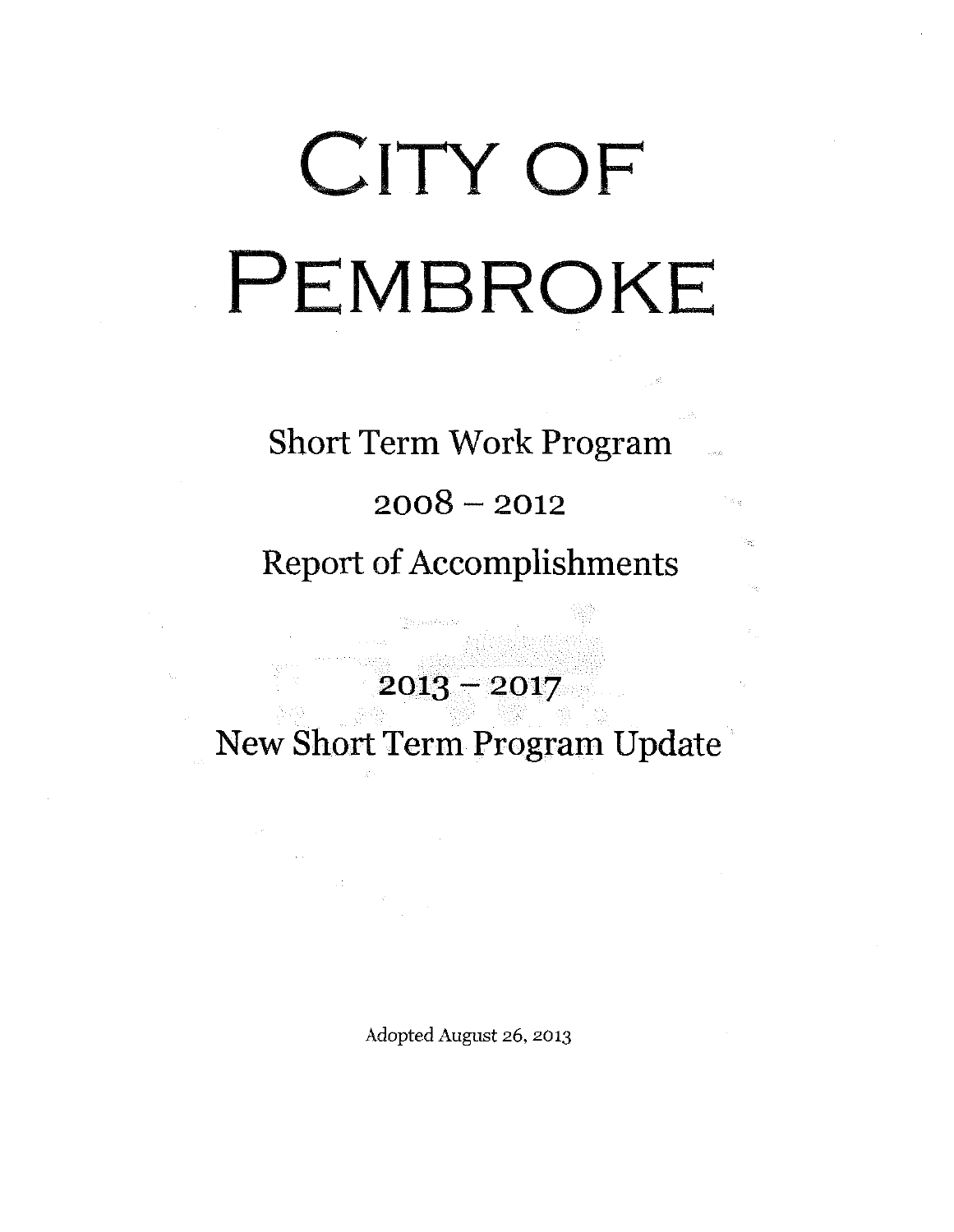| <b>City of Pembroke</b>                                                                                                                                                                                                                                                                                                                                                                                       | <b>NEW SHORT TERM WORK PROGRAM</b> |      |      |      |      |                                                       |    |                         |                                                                                   |  |
|---------------------------------------------------------------------------------------------------------------------------------------------------------------------------------------------------------------------------------------------------------------------------------------------------------------------------------------------------------------------------------------------------------------|------------------------------------|------|------|------|------|-------------------------------------------------------|----|-------------------------|-----------------------------------------------------------------------------------|--|
| <b>Project or Activity</b>                                                                                                                                                                                                                                                                                                                                                                                    | 2013                               | 2014 | 2015 | 2016 | 2017 | <b>Responsible Party</b>                              |    | Cost<br><b>Estimate</b> | <b>Funding Source</b>                                                             |  |
|                                                                                                                                                                                                                                                                                                                                                                                                               |                                    |      |      |      |      | <b>DEVELOPMENT PATTERNS</b>                           |    |                         |                                                                                   |  |
| **Conserve, protect, and manage the land use resources of the<br>community for optimum public benefit                                                                                                                                                                                                                                                                                                         | x                                  | x    | X    | x    | x    | City                                                  | \$ | 5,000.00                | General Funds                                                                     |  |
| **Coordinate with County to update land use plan and maps                                                                                                                                                                                                                                                                                                                                                     | x                                  | x    | X    |      |      | City & County                                         | \$ | 25,000.00               | General Funds                                                                     |  |
| **Update Pembroke future land use map                                                                                                                                                                                                                                                                                                                                                                         |                                    |      | X    | x    |      | City                                                  | S  | 10,000.00               | General Funds; GSU; BRED                                                          |  |
| ** Adopt architectural and design overlay ordinances for important<br>gateways and corridors*                                                                                                                                                                                                                                                                                                                 |                                    |      | x    | x    |      | City                                                  | \$ | 10,000.00               | General Funds                                                                     |  |
| ** Improve sidewalks and streetscapes to enhance the scenic<br>experience and promote walking                                                                                                                                                                                                                                                                                                                 | x                                  | x    | X    | x    | X    | City                                                  |    | \$2,000 annually        | General Funds; SPLOST; TE;<br>DOT                                                 |  |
| **Continue to promote pedestrian orientation with strong, walkable<br>connections between different uses and adjacent neighborhoods                                                                                                                                                                                                                                                                           | x                                  | x    | X    | x    | X    | City                                                  | \$ | 2.000.00                | General Funds                                                                     |  |
| **Adopt design standards and landscaping standards                                                                                                                                                                                                                                                                                                                                                            |                                    |      | X    | x    |      | City                                                  | \$ | 5,000.00                | General Funds; DCA                                                                |  |
| ** Analyze financial impacts of growth to help determine types of<br>development patterns desired and needed                                                                                                                                                                                                                                                                                                  |                                    |      | x    | x    |      | City                                                  | \$ | 5,000.00                | General Funds; GICH                                                               |  |
| Update City Zoning map                                                                                                                                                                                                                                                                                                                                                                                        | x                                  | x    |      |      |      | City                                                  | \$ | 5,000.00                | General Funds                                                                     |  |
| <b>ECONOMIC DEVELOPMENT</b>                                                                                                                                                                                                                                                                                                                                                                                   |                                    |      |      |      |      |                                                       |    |                         |                                                                                   |  |
| **Support efforts of downtown development authority to establish a<br>revolving loan fund*                                                                                                                                                                                                                                                                                                                    |                                    | x    |      |      |      | City                                                  | \$ | 5,000.00                | General Funds; DCA; SPLOST                                                        |  |
| **Cooperate with state and local school authorities and local<br>employers to identify and achieve practical improvement in curricula<br>and work force skills. Coordinate with Savannah Tech, Bryan County<br>Board of Education and Bryan County High School to open a career<br>academy in Bryan County by working with Ga Port Authority &<br>Maritime Logistics Education Task force to set up industry. |                                    |      | x    | x    |      | City; Bryan County Board of Ed;<br>Ga Ports Authority | \$ | 50,000.00               | General Funds                                                                     |  |
| **Coordinate with local, regional and state economic development<br>authorities to identify and achieve "targeted" industrial development<br>services                                                                                                                                                                                                                                                         |                                    |      | X    | x    | x    | City                                                  | \$ | 50,000.00               | General Funds                                                                     |  |
| **Support efforts of the Development Authority of Bryan County to plan<br>a local economic development workshop that brings together local,<br>regional and state economic development resources                                                                                                                                                                                                              |                                    | х    |      |      |      | City and Development Authority                        | 5  | 10,000.00               | SPLOST: GEDA                                                                      |  |
| ** Continue to build relations with Fort Stewart through Mutual Aid<br>Agreements                                                                                                                                                                                                                                                                                                                             | x                                  | x    | x    | x    | х    | City                                                  | S  | 2,000.00                | General Funds                                                                     |  |
| **Continue to give relevant Pembroke City employees and local<br>officials training in available economic development tools                                                                                                                                                                                                                                                                                   | х                                  | x    | х    | x    | x    | City                                                  | S. | 5,000.00                | General Funds                                                                     |  |
| **Develop and implement a tourism and marketing plan*                                                                                                                                                                                                                                                                                                                                                         |                                    |      | X    | x    | x    | City                                                  | £. | 25,000.00               | General Funds: DCA                                                                |  |
| **Actively recruit and support businesses that best suit the community                                                                                                                                                                                                                                                                                                                                        | x                                  | x    | X    | x    | x    | City                                                  |    | \$5,000 annually        | General Funds; DCA                                                                |  |
| ** Utilize incentive packages to promote the City, the existing industrial<br>park, and attract businesses                                                                                                                                                                                                                                                                                                    | X                                  | x    | x    | x    | X    | City                                                  |    | \$5,000 annually        | General Funds; Chamber of<br>Commerce                                             |  |
| ** Identify workforce training resources to match the need of the local<br>workforce. This may be from formal educational programs, private<br>providers, specialized workforce training, or other resources                                                                                                                                                                                                  | X                                  | x    | X    | x    | x    | City                                                  | 5  | 10,000.00               | General Funds; School Taxes; US<br>Departments of Commerce; Labor;<br>Agriculture |  |
| **Support a city-wide Adopt-a-Highway through membership with<br>Clean and Beautiful Program*                                                                                                                                                                                                                                                                                                                 |                                    | X    | Х    | x    | x    | City                                                  | \$ | 5,000.00                | General Funds                                                                     |  |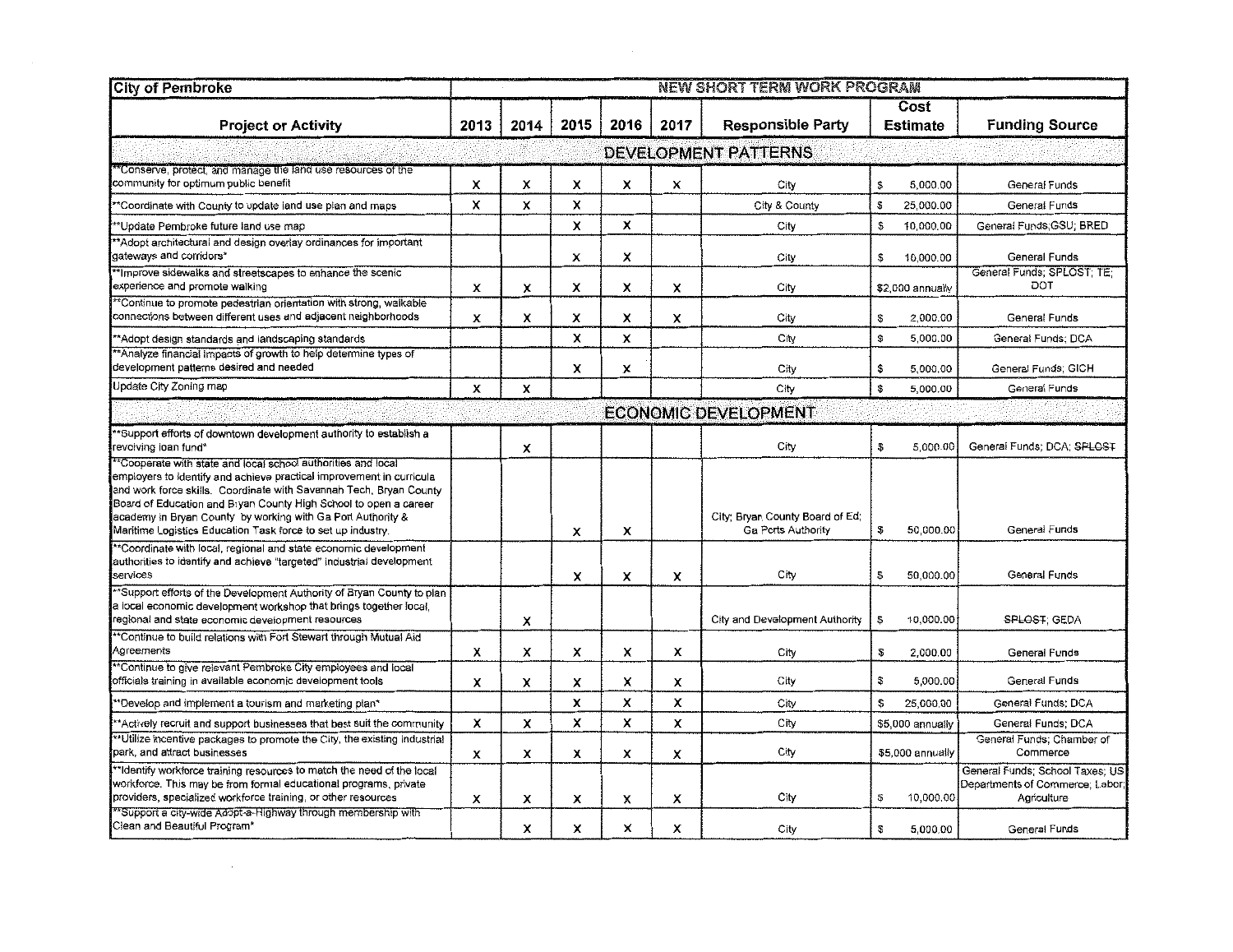| <b>City of Pembroke</b>                                                                                                                                                                                                                                                                                                      |      |      |      |                |      | <b>NEW SHORT TERM WORK PROGRAM</b>      |     |                  |                                         |  |  |  |  |
|------------------------------------------------------------------------------------------------------------------------------------------------------------------------------------------------------------------------------------------------------------------------------------------------------------------------------|------|------|------|----------------|------|-----------------------------------------|-----|------------------|-----------------------------------------|--|--|--|--|
|                                                                                                                                                                                                                                                                                                                              |      |      |      |                |      |                                         |     | Cost             |                                         |  |  |  |  |
| <b>Project or Activity</b>                                                                                                                                                                                                                                                                                                   | 2013 | 2014 | 2015 | 2016           | 2017 | <b>Responsible Party</b>                |     | <b>Estimate</b>  | <b>Funding Source</b>                   |  |  |  |  |
| *Continue to work with Fort Stewart on promoting Pembroke for<br>enlisted affordable housing and commercial establishments by<br>participating in exhibits at the miltary showcases.                                                                                                                                         | x    | x    | x    | x              | х    | City and Fort Stewart                   | \$  | 2,000.00         | General Funds                           |  |  |  |  |
| *Work with DCA to establish partnership with Georgia Southern<br>University, Armstrong Atlantic University, SCAD-Savannah Tech, UGA<br>and Georgia Tech to accomplish economic development goals                                                                                                                             |      | X    | x    |                |      | City and Development Authority          | s.  | 10.000.00        | General Funds: DCA                      |  |  |  |  |
| *Address needs of existing businesses to improve local environment<br>for business retention and expansion                                                                                                                                                                                                                   | x    | x    | x    | x              | x    | City                                    | \$  | 3,000.00         | General Funds                           |  |  |  |  |
| **Identify a niche market and promote that to potential<br>business/industries                                                                                                                                                                                                                                               | x    | x    | x    | x              | x    | City                                    | 5   | 25,000.00        | General Funds; DCA                      |  |  |  |  |
| **Continue to support the activities and events of the Better Hometown<br>Mainstreet Program and to allocate funding to the program                                                                                                                                                                                          | X    | x    | x    | x              | x    | City                                    |     | \$2,000 annually | General Funds; DCA                      |  |  |  |  |
| Update City Employee Job Descriptions and Implement a Pay<br>Scale/Classification Plan                                                                                                                                                                                                                                       | x    |      |      |                |      | City                                    |     | \$8,000          | General Funds                           |  |  |  |  |
| Nominate Participants for GEDA and Leadership Bryan annually                                                                                                                                                                                                                                                                 | x    | x    | x    | X              | X    | City                                    |     | \$1000 annually  | General Funds                           |  |  |  |  |
|                                                                                                                                                                                                                                                                                                                              |      |      |      | <b>HOUSING</b> |      |                                         |     |                  |                                         |  |  |  |  |
| **Conduct a housing inventory study to identify which structures are in<br>need of repair and take appropriate measures                                                                                                                                                                                                      | x    | x    | x    | x              | X    | City                                    | \$  | 10,000.00        | General Funds; DCA; GICH                |  |  |  |  |
| *Identify blighted areas for planning purposes and to encourage<br>upgrading                                                                                                                                                                                                                                                 | X    | x    | x    | x              | x    | City                                    | \$  | 5,000.00         | General Funds; DCA; GICH                |  |  |  |  |
| *Rehabilitate, maintain and preserve old historic residential<br>neighborhoods                                                                                                                                                                                                                                               | x    | x    | x    | x              | x    | City                                    | S   | 5,000.00         | General Funds: DCA                      |  |  |  |  |
| *Coordinate with local, regional and state housing authorities to<br>dentify and to achieve improved private and public housing choices                                                                                                                                                                                      | x    | х    | x    | x              | x    | City and Housing Authonity              | \$. | 5,000.00         | General Funds; DCA; GICH                |  |  |  |  |
| *Pembroke will eid the public with rental accessibility and affordable<br>housing options                                                                                                                                                                                                                                    | x    | x    | x    | x              | x    | City and Housing Authority              | \$  | 5,000.00         | General Funds; DCA; GICH                |  |  |  |  |
| *Develop and adopt guidelines to manage growth in City                                                                                                                                                                                                                                                                       |      | x    | X    |                |      | City                                    | \$  | 10,000.00        | General Funds; DCA                      |  |  |  |  |
| *Work with developers to upgrade current housing stock for low-<br>moderate income areas                                                                                                                                                                                                                                     | x    | x    | x    | x              | X    | City and Housing Authority              | \$  | 5,000.00         | DCA; CHIP; GICH                         |  |  |  |  |
| *Work with developers to expand low-income housing options                                                                                                                                                                                                                                                                   | x    | x    | x    | x              | x    | City and Housing Authority              | \$  | 5,000.00         | DCA: CHIP; GICH                         |  |  |  |  |
| *Conduct a housing needs assessment                                                                                                                                                                                                                                                                                          |      | X    |      |                |      | City and Housing Authority              | \$  | 10,000.00        | General Funds; DCA; GICH                |  |  |  |  |
| *Create small area plans for traditional neighborhoods and the<br>edevelopment of older neighborhoods*                                                                                                                                                                                                                       |      | x    | x    |                |      | City                                    | \$  | 10,000.00        | General Funds; DCA; GICH                |  |  |  |  |
| *Continue to work with private, non-profit and other government<br>organizations to offer housing options                                                                                                                                                                                                                    | X    | x    | x    | x              | x    | City                                    | \$  |                  | 2,000.00 General Funds; DCA; GICH; CHIP |  |  |  |  |
| Implement housing ordinances to encourage stick built homes                                                                                                                                                                                                                                                                  | x    |      |      |                |      | City                                    | \$  | 1,000.00         | General Funds                           |  |  |  |  |
|                                                                                                                                                                                                                                                                                                                              |      |      |      |                |      | <b>NATURAL &amp; CULTURAL RESOURCES</b> |     |                  |                                         |  |  |  |  |
| **In cooperation with the County Environmental Sanitarian, identify all<br>point-source and non-profit source environmental pollution hazards,<br>unplugged wells and other potential pollutants of groundwater<br>recharge areas (into shallow aquifer); adopt local remedial programs<br>and poliution control regulations |      | x    | x    |                |      | City                                    | \$  | 1,000.00         | General Funds; DCA                      |  |  |  |  |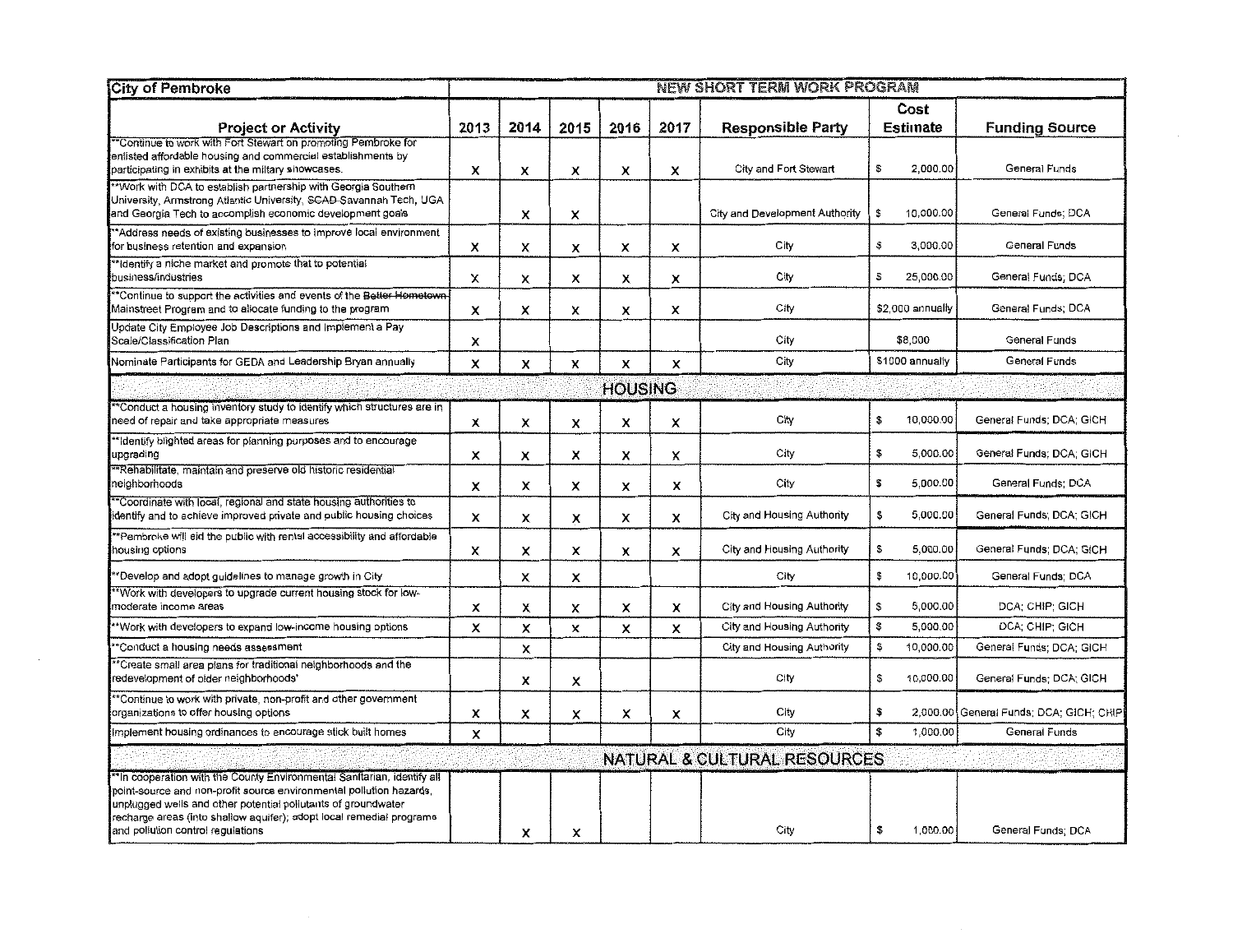| <b>City of Pembroke</b>                                                                                                                                                                                                                           |      |      |      |      |              | <b>NEW SHORT TERM WORK PROGRAM</b>                          |                |                       |                                               |
|---------------------------------------------------------------------------------------------------------------------------------------------------------------------------------------------------------------------------------------------------|------|------|------|------|--------------|-------------------------------------------------------------|----------------|-----------------------|-----------------------------------------------|
|                                                                                                                                                                                                                                                   |      |      |      |      |              |                                                             |                | Cost                  |                                               |
| <b>Project or Activity</b>                                                                                                                                                                                                                        | 2013 | 2014 | 2015 | 2016 | 2017         | <b>Responsible Party</b>                                    |                | Estimate              | <b>Funding Source</b>                         |
| *Construct a recreation complex: nature trails, bike paths, and<br>passive recreation                                                                                                                                                             | x    | x    | x    | x    | x            | City                                                        | \$             | 100,000.00            | General Funds; DCA; LWCF;<br><b>USDA</b>      |
| **Coordinate with state and federal authorities to better define high-<br>value and productive wetlands, and to implement all applicable<br>wetlands and floodplain regulations                                                                   | x    | x    | X    | x    | х            | City                                                        | \$             | 1,000.00              | General Funds; DCA; DNR                       |
| *Expand streetscape project to entire downtown area along Hwy 280,<br>twy 67 and College Street                                                                                                                                                   |      | x    | X    | x    |              | City                                                        | \$             | 250,000.00            | General Funds; DCA; DOT;<br>OneGeorgia        |
| *Renovate Tos (Billy Miles) Theater; convert to use as community<br>center                                                                                                                                                                        |      | x    | x    | x    | x            | City                                                        | \$             | 100,000.00            | General Funds: DCA:<br>OneGeorgia; SPLOST     |
| **Adopt the Bryan County Bicycle and Pedestrian Plan and implement<br>the recommendations in the plan                                                                                                                                             |      | x    | x    |      |              | City                                                        | \$             | 5.000.00              | General Funds; DOT                            |
| *Provide incentives to developers to conserve open and greenspace,<br>inking together open space networks by developing a point system to<br>give credit to developers that include greenspace in their bids.                                     |      | x    | X    |      |              | City                                                        | \$             | 5,000.00              | General Funds                                 |
| *investigate ways to encourage reinvestment in historic downtown                                                                                                                                                                                  | x    | x    | x    | x    | x            | City                                                        | $\mathfrak{S}$ | 5,000.00              | General Funds                                 |
| **Activate the Revitalization Committee and form a Historic<br>Preservation Committee                                                                                                                                                             | X    | x    |      |      |              | City                                                        | \$             | 5,000.00              | General Funds                                 |
| Develop a Water Conservation Education Plan                                                                                                                                                                                                       | X    | x    |      |      |              | City                                                        | S              | 2,000.00              | General Funds                                 |
| Explore other water resource opportunities                                                                                                                                                                                                        |      | x    |      |      |              | City                                                        | S              | 2,000.00              | General Funds                                 |
|                                                                                                                                                                                                                                                   |      |      |      |      |              | <b>COMMUNITY FACILITIES &amp; SERVICES</b>                  |                |                       |                                               |
| *Upgrade City parks                                                                                                                                                                                                                               | X    | x    | x    | X    | $\mathsf{x}$ | City                                                        | \$             | 50,000.00             | SPLOST: General Funds; 5k<br>proceeds; grants |
| *Construct new 250,000 gallon elevated storage tank, plus a well;<br>mprove distribution via Southside loop; & upgrade 6 inch lines to 8<br>and 10 inch lines. (southside loop completed; not constructing a tank,<br>but rather upgrading lines) | x    | x    | x    |      |              | City                                                        |                | \$5 million           | SPLOST: USDA                                  |
| "Upgrade Shuman St., McRae St., Kelly St., Old Still Rd., and Ware"<br>St.                                                                                                                                                                        |      |      |      |      | $\mathsf{x}$ | City                                                        | s.             | 15,000.00             | Future SPLOST                                 |
| *Convert open drainage ditches to curb, gutter and underground<br>piping                                                                                                                                                                          | x    | X    | x    | x    | х            | City                                                        | \$             | 10,000,00             | SPLOST                                        |
| *Improve sewer system services and capacity as needed                                                                                                                                                                                             | x    | x    | X    | x    | X            | City                                                        | \$             | 100,000.00            | SPLOST; GEFA; OneGeorgia                      |
| "Explore more funding for increases in city staffing resources"                                                                                                                                                                                   | x    | X    | x    | x    | X            | City                                                        | \$             | 2.000.00              | General Funds                                 |
| *Effectively manage growth and governmental expenditures through<br>the orderly expansion of water and sewer services                                                                                                                             | x    | x    | x    | x    | x            | City                                                        | \$             | 5,000.00              | General-Water/ Sewer Proprietary<br>Funds     |
| *Construct new court room facilities*                                                                                                                                                                                                             |      | x    | X    |      |              | City                                                        | \$             | 50,000.00             | SPLOST                                        |
| Conduct a parking study, including projections of future supply and<br>demand                                                                                                                                                                     |      | x    | x    | x    | x            | City                                                        | \$             | 5,000.00              | General Funds                                 |
| *Adopt and implement a capital improvement plan for improving<br>public facilities such as roads, sidewalks, bike lanes and other<br>recreational amenities                                                                                       |      | x    |      |      |              | City; DCA                                                   | S              | 5,000.00              | General Funds; DCA                            |
| Establish Reverse 911 Program                                                                                                                                                                                                                     | x    | X    | x    | x    | X            | City of Pembroke, City of<br>Richmond Hill and Bryen County |                | \$4000.00<br>annually | General Funds                                 |
| Obtain Certification of the Police Dept and Accreditation of Fire Dept.                                                                                                                                                                           |      |      | x    |      |              | City                                                        | \$             | 5,000.00              | General Funds                                 |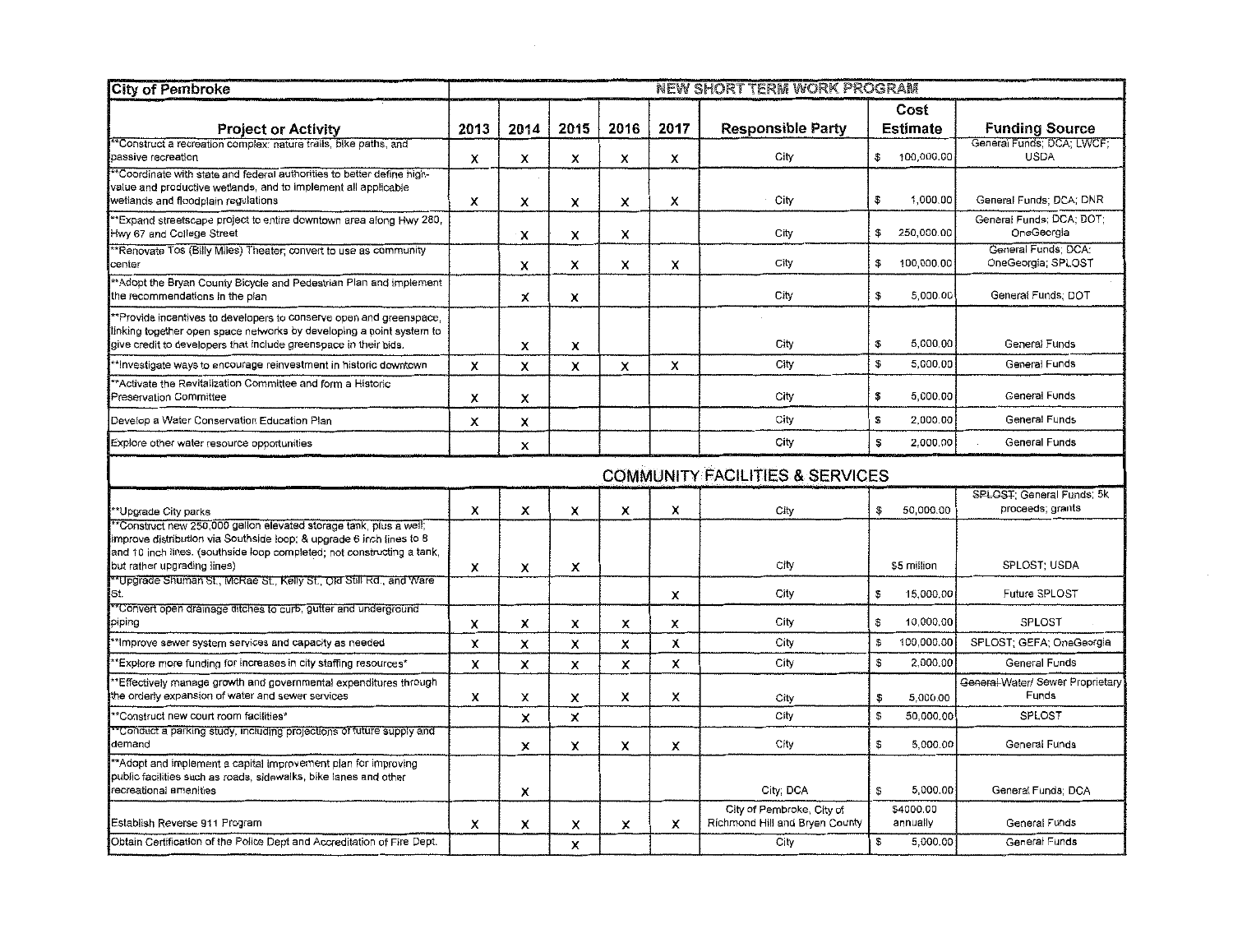| <b>City of Pembroke</b>                                                                  | NEW SHORT TERM WORK PROGRAM |      |      |      |      |                          |    |                         |                                                        |
|------------------------------------------------------------------------------------------|-----------------------------|------|------|------|------|--------------------------|----|-------------------------|--------------------------------------------------------|
| <b>Project or Activity</b>                                                               | 2013                        | 2014 | 2015 | 2016 | 2017 | <b>Responsible Party</b> |    | Cost<br><b>Estimate</b> | <b>Funding Source</b>                                  |
| Install in-car cameras and computers in Police vehicles                                  | x                           |      |      |      |      | City                     |    | 20,000.00               | General Funds; LGRMS<br>Grant: GOHS                    |
| Install an ADA approved lift chair at City pool                                          | x                           |      |      |      |      | City                     |    | 6,000,00                | General Funds                                          |
| IRemove and rebuild tennis court                                                         |                             | x    | x    |      |      | City.                    |    | 70,000.00               | General Funds; Tennis<br>Association; Business Funding |
| Improve drainage and alleviate flood problem at Anderson St &<br><b>I</b> Burkhalter St. | x                           | x    |      |      |      | City/DOT/County          | \$ | 250,000,00              | City/DOT/County                                        |
| Install Security lights at Police Dept.                                                  | x                           |      |      |      |      | City                     |    | 1,000,00                | General Funds                                          |
| Develop Marketing Tools, IE: Website Newsletter insert in Utility Bills                  | x                           |      |      |      |      | City                     |    | 5,000.00                | General Funds                                          |
| Construct a Public Safety Building to house Fire Police, EMS                             |                             | л    | x    |      |      | City/County              |    | הS2 Million             | General Funds; SPLOST                                  |
| Improve Signage in City                                                                  |                             | x    | ^    | x    |      | C <sub>II</sub>          |    | 10,000,00               | General Funds; DOT; DCA                                |
| Install fire prevention and emergency equipment in all city buildings                    | x                           | x    |      |      |      | City                     | £  | 50,000,00               | General Funds                                          |

 $\mathcal{L}(\mathcal{L}(\mathcal{L}))$  and the contribution of the contribution of the contribution of the contribution of the contribution of the contribution of the contribution of the contribution of the contribution of the contribution

 $\mathcal{L}(\mathcal{L}(\mathcal{L}(\mathcal{L}(\mathcal{L}(\mathcal{L}(\mathcal{L}(\mathcal{L}(\mathcal{L}(\mathcal{L}(\mathcal{L}(\mathcal{L}(\mathcal{L}(\mathcal{L}(\mathcal{L}(\mathcal{L}(\mathcal{L}(\mathcal{L}(\mathcal{L}(\mathcal{L}(\mathcal{L}(\mathcal{L}(\mathcal{L}(\mathcal{L}(\mathcal{L}(\mathcal{L}(\mathcal{L}(\mathcal{L}(\mathcal{L}(\mathcal{L}(\mathcal{L}(\mathcal{L}(\mathcal{L}(\mathcal{L}(\mathcal{L}(\mathcal{L}(\mathcal{$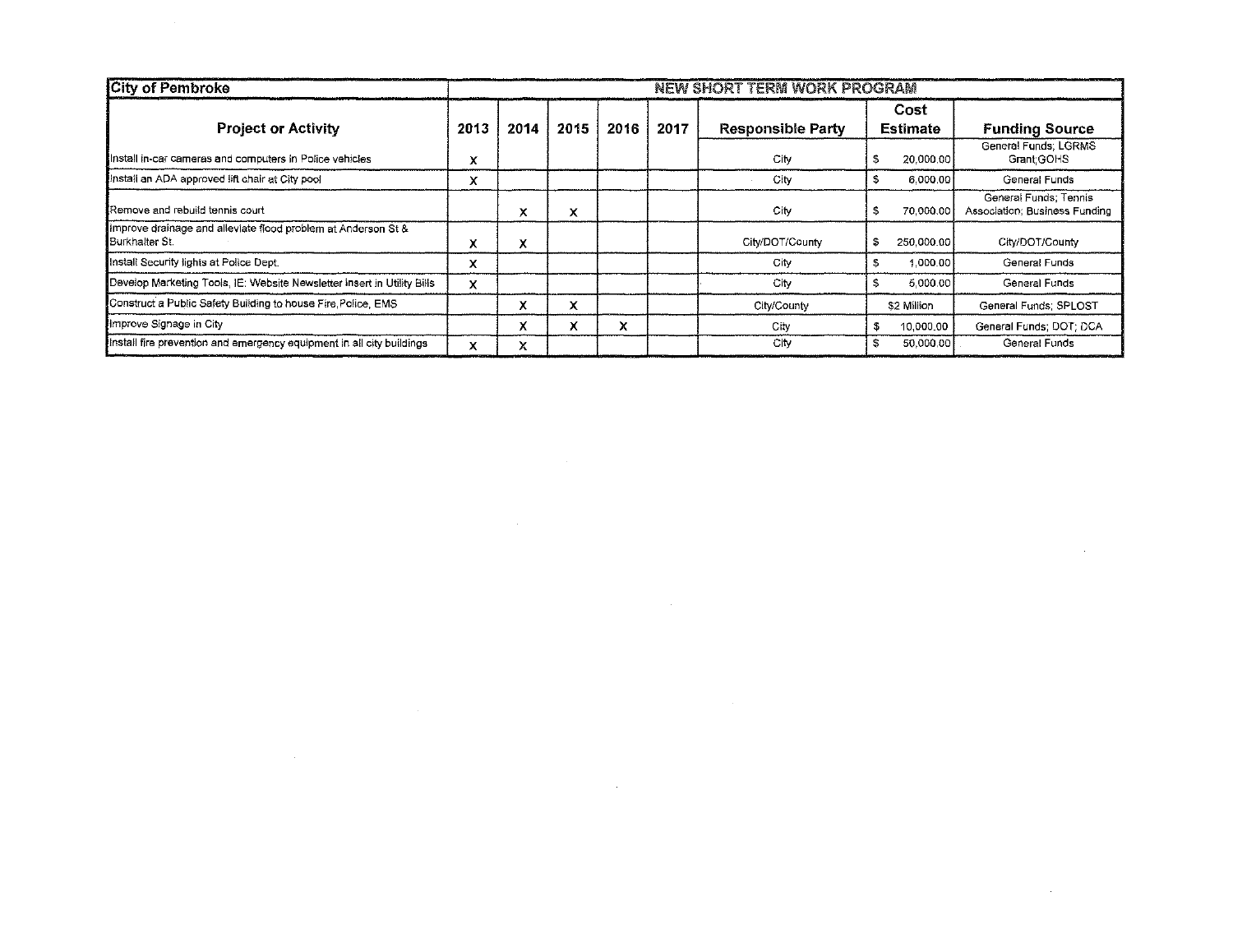| Report of Accomplishments 2008-2012                                                                                                 |                      |                          | <b>STATUS OF PROJECT OR ACTIVITY</b> |                       | ** Currently underway or temporarily postponed activities or projects should appear in new STWP |
|-------------------------------------------------------------------------------------------------------------------------------------|----------------------|--------------------------|--------------------------------------|-----------------------|-------------------------------------------------------------------------------------------------|
| Project or Activity from 2008-2012 STWP                                                                                             | Completed            | ** Currently<br>Underway | ** Postponed                         | Not<br>Accomplished * | * Explanation for Postponed or Not Accomplished Project or Activity                             |
|                                                                                                                                     | DEVELOPMENT PATTERNS |                          |                                      |                       |                                                                                                 |
| Conserve, protect, and manage the land use resources of the<br>community for optimum public benefit                                 |                      | $\pmb{\chi}$             |                                      |                       |                                                                                                 |
| Update Comprehensive Plan and Solid Waste Plan                                                                                      | x                    |                          |                                      |                       |                                                                                                 |
| Coordinate with County to update land use plan and maps                                                                             |                      | х                        |                                      |                       |                                                                                                 |
| Undate Pembroke future land use map                                                                                                 |                      | x                        |                                      |                       |                                                                                                 |
| Adopt architectural and design overlay ordinances for important                                                                     |                      |                          | $\boldsymbol{\mathsf{x}}$            |                       |                                                                                                 |
| gateways and corridors                                                                                                              |                      |                          |                                      |                       | Staffing and Funding Not Available at this time                                                 |
| Improve sidewalks and streetscapes to enhance the scenic<br>experience and promote walking                                          |                      | x                        |                                      |                       | Phase 4 Underway                                                                                |
| Continue to promote pedestrian orientation with strong, walkable<br>connections between different uses and adjacent neighborhoods   |                      | X                        |                                      |                       |                                                                                                 |
|                                                                                                                                     |                      | x                        |                                      |                       |                                                                                                 |
| Adopt design standards and landscaping standards<br>Effectively manage growth and governmental expenditures                         |                      | х                        |                                      |                       |                                                                                                 |
| through the orderly expansion of water and sewer services                                                                           |                      |                          |                                      |                       |                                                                                                 |
| Analyze financial impacts of growth to help determine types of<br>development patterns desired and needed                           |                      | x                        |                                      |                       |                                                                                                 |
|                                                                                                                                     | ECONOMIC DEVELOPMENT |                          |                                      |                       |                                                                                                 |
| Assess the feasibility of developing incentive program to attract<br>medical practitioners                                          |                      |                          |                                      | x                     | Due to economy at the moment                                                                    |
| Support efforts of downtown development authority to revitalize<br>downtown area                                                    | $\mathbf x$          |                          |                                      |                       |                                                                                                 |
| Support Bryan-Pembroke Development Authority efforts to<br>attract jobs and industry                                                | $\pmb{\times}$       |                          |                                      |                       |                                                                                                 |
| Support efforts of downtown development authority to establish a                                                                    |                      |                          |                                      |                       |                                                                                                 |
| revolving loan fund                                                                                                                 |                      | x                        |                                      |                       |                                                                                                 |
| Work with the Development Authority of Bryan County to attract<br>light industry to the Pembroke Industrial Park                    | $\mathbf{x}$         |                          |                                      |                       |                                                                                                 |
| Cooperate with state and local school authorities and local                                                                         |                      |                          |                                      |                       |                                                                                                 |
| employers to identify and achieve practical improvement in                                                                          |                      |                          |                                      | x                     | We have no authority. We will enhance existing curriculum. Our county is now certified          |
| curricula and work force skills. Coordinate improvement in<br>curricula which will affect workforce skills                          |                      |                          |                                      |                       | work ready                                                                                      |
| Coordinate with local, regional and state economic development                                                                      |                      |                          |                                      |                       |                                                                                                 |
| authorities to identify and achieve "targeted" industrial                                                                           |                      | $\pmb{\times}$           |                                      |                       |                                                                                                 |
| development services<br>Support efforts of the Development Authority of Bryan County to                                             |                      |                          |                                      |                       |                                                                                                 |
| plan a local economic development workshop that brings                                                                              |                      |                          |                                      |                       |                                                                                                 |
| together local, regional and state economic development                                                                             |                      |                          | $\pmb{\times}$                       |                       |                                                                                                 |
| resources                                                                                                                           |                      |                          |                                      |                       | Due to staffing and funding                                                                     |
| Continue to build relations with Fort Stewart                                                                                       |                      | х                        |                                      |                       | Continuing to build relations with Ft. Stewart                                                  |
| Support private sector efforts to establish a new commercial                                                                        |                      |                          |                                      |                       |                                                                                                 |
| district north of Pembroke on Highway 67 to altract travelers to<br>Fort Stewart and Interstate 16                                  |                      |                          |                                      | ×                     | There was no demand for businesses. Would like to focus on downtown area.                       |
| Continue to give relevant Pembroke City employees and local                                                                         |                      |                          |                                      |                       |                                                                                                 |
| officials training in available economic development tools                                                                          |                      | x                        |                                      |                       |                                                                                                 |
| Continue to support and encourage City employees to utilize the                                                                     |                      |                          |                                      |                       |                                                                                                 |
| employee education incentive program and to take advantage of                                                                       |                      |                          |                                      | x                     |                                                                                                 |
| the High School Outreach Program for Literacy                                                                                       |                      |                          |                                      |                       | Due to funding, it is not available at this time. No longer pursuing                            |
| Support efforts of the Development Authority of Bryan County to<br>establish relationships with local retired persons with economic |                      |                          |                                      |                       |                                                                                                 |
| development knowledge to be volunteer business and                                                                                  |                      |                          |                                      | X                     |                                                                                                 |
| development advisors                                                                                                                |                      |                          |                                      |                       | Resources not available                                                                         |
| Develop and implement a tourism and marketing plan                                                                                  |                      |                          | x                                    |                       | We do not have the marketing tools established at this time                                     |
| Actively recruit and support businesses that best suit the community                                                                |                      | ×                        |                                      |                       |                                                                                                 |
| Utilize incentive packages to promote the City, the existing<br>industrial park, and attract businesses                             |                      | x                        |                                      |                       |                                                                                                 |
| Create policies and programs to support entrepreneurial activities                                                                  |                      |                          |                                      | $\pmb{\times}$        | Not feasible for city. City encourages this through the North Bryan Chamber and DDA.            |
| Identify workforce training resources to match the need of the                                                                      |                      |                          |                                      |                       |                                                                                                 |
| local workforce. This may be from formal educational programs,                                                                      |                      | $\pmb{\times}$           |                                      |                       |                                                                                                 |
| private providers, specialized workforce training, or other<br>resources                                                            |                      |                          |                                      |                       |                                                                                                 |
| Support a city-wide Adopt-a-Highway and Clean and Beautiful Program                                                                 |                      |                          | $\pmb{\times}$                       |                       | Staffing and funding not available.                                                             |
| Continue to work with Fort Stewart on promoting Pembroke for                                                                        |                      |                          |                                      |                       |                                                                                                 |
| enlisted affordable housing and commercial establishments                                                                           |                      | ×                        |                                      |                       |                                                                                                 |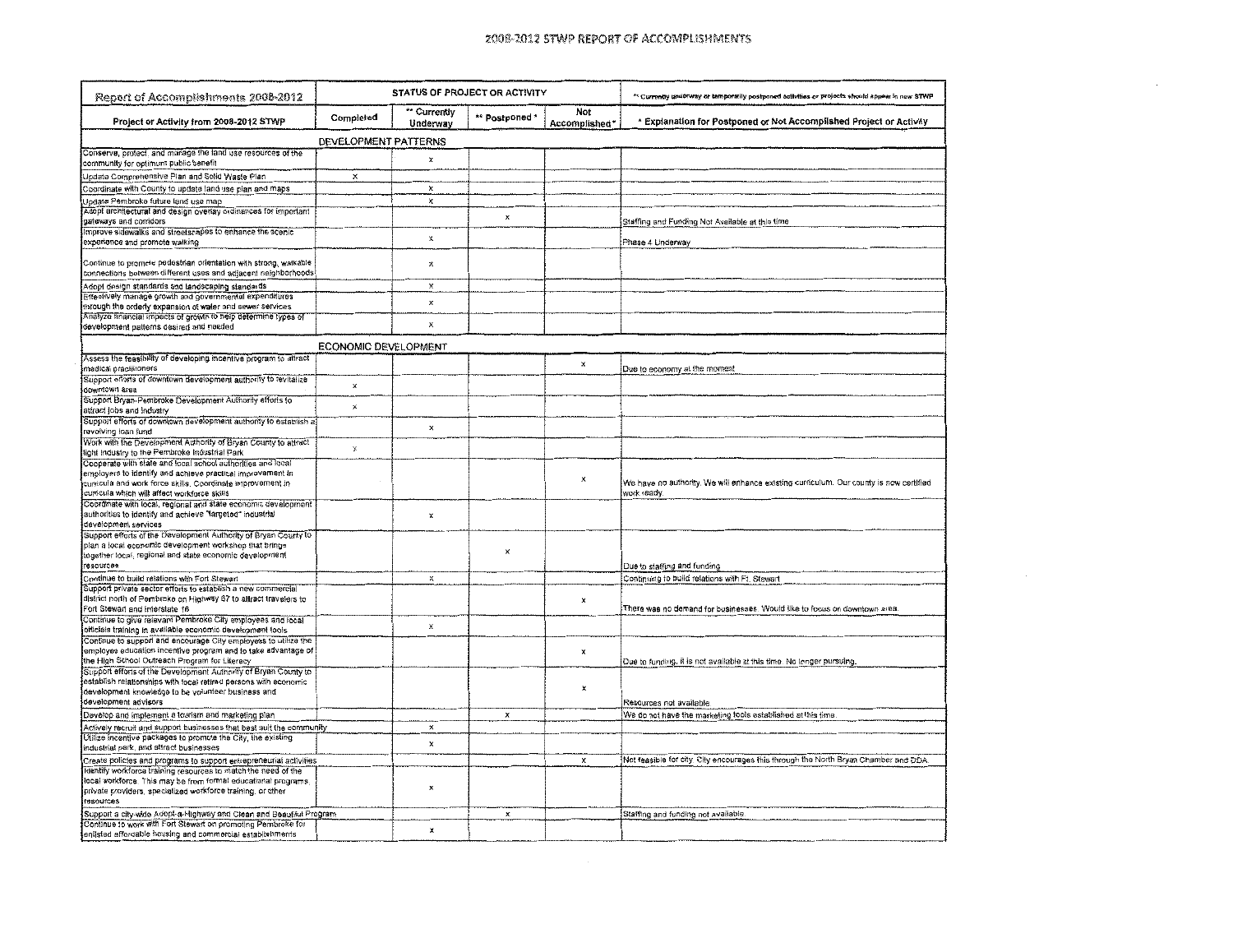| Establish partnership with Georgia Southern University,                                                                           |                |                              |                |                    |                                                                                   |
|-----------------------------------------------------------------------------------------------------------------------------------|----------------|------------------------------|----------------|--------------------|-----------------------------------------------------------------------------------|
| Armstrong Atlantic University, SGAD-Savarinah Tech, UGA and                                                                       |                |                              |                | ×                  | Training, expertise, funding and contacts not available. Will work with the DCA & |
| Georgia Tech to accomplish economic development goals                                                                             |                |                              |                |                    | Development Authority of Bryan County.                                            |
| Address needs of existing businesses to improve local                                                                             |                | $\pmb{\chi}$                 |                |                    |                                                                                   |
| environment for business retention and expansion                                                                                  |                |                              |                |                    |                                                                                   |
| dentify a niche market and promote that to potential<br>business/industries                                                       |                | $\pmb{\times}$               |                |                    |                                                                                   |
| Continue to support the activities and events of the Better                                                                       |                |                              |                |                    |                                                                                   |
| Hometown Program and to allocate funding to the program                                                                           |                | x                            |                |                    |                                                                                   |
|                                                                                                                                   |                |                              |                |                    |                                                                                   |
| Explore making Downtown Pembroke wireless<br>Support the improvement of the education attainment, general                         |                |                              |                | х                  | have installed wireless.                                                          |
| health and income levels of the community's population, to                                                                        |                |                              |                |                    |                                                                                   |
| produce optimum public benefits such as living wages and full                                                                     |                |                              |                | $\pmb{\mathsf{x}}$ |                                                                                   |
| time employment opportunities                                                                                                     |                |                              |                |                    | Could not accomplish. Will not be persued. Unrealistic for city to accomplish.    |
| Survey the local workforce to determine composition, worker                                                                       |                |                              |                |                    |                                                                                   |
| satisfaction, commuting patterns, etc. of the local labor force                                                                   |                |                              |                | x                  | Staffing and funding not available                                                |
|                                                                                                                                   | <b>HOUSING</b> |                              |                |                    |                                                                                   |
| Conduct a housing inventory study to identify which structures                                                                    |                |                              |                |                    |                                                                                   |
| are in need of repair and take appropriate measures                                                                               |                | x                            |                |                    |                                                                                   |
| identify blighted areas for planning purposed and to encourage                                                                    |                |                              |                |                    |                                                                                   |
| upgrading                                                                                                                         |                | x                            |                |                    |                                                                                   |
| Rehabilitate, maintain and preserve old historic residential                                                                      |                |                              |                |                    |                                                                                   |
| neighborhoods                                                                                                                     |                | $\pmb{\times}$               |                |                    |                                                                                   |
| Coordinate with local, regional and state housing authorities to                                                                  |                |                              |                |                    |                                                                                   |
| identify and to achieve improved private and public housing                                                                       |                | х                            |                |                    |                                                                                   |
| choices                                                                                                                           |                |                              |                |                    |                                                                                   |
| Pembroke will aid the public with rental accessibility and<br>affordable housing options                                          |                | x                            |                |                    |                                                                                   |
| Develop and adopt plan to provide infrastructure to serve                                                                         |                |                              |                |                    |                                                                                   |
| growing population                                                                                                                | $\pmb{\times}$ |                              |                |                    |                                                                                   |
| Develop and adopt guidelines to manage growth in City                                                                             |                |                              |                |                    |                                                                                   |
|                                                                                                                                   |                | х                            |                |                    |                                                                                   |
| Support efforts of Pembroke Housing Authority<br>Work with developers to upgrade current housing stock for low-                   |                |                              |                | x                  | Non-existent                                                                      |
| moderate income areas                                                                                                             |                | $\mathsf{x}$                 |                |                    |                                                                                   |
| Work with developers to expand low-income housing options                                                                         |                | $\pmb{\times}$               |                |                    |                                                                                   |
|                                                                                                                                   |                |                              |                |                    |                                                                                   |
| Conduct a housing needs assessment<br>Create small area plans for traditional neighborhoods and the                               |                | $\times$                     |                |                    |                                                                                   |
| redevelopment of older neighborhoods                                                                                              |                |                              | $\pmb{\times}$ |                    | Deemed not a priority at this time; to be revisited in the future.                |
| Continue to work with private, non-profit and other government                                                                    |                |                              |                |                    |                                                                                   |
| organizations to offer housing options                                                                                            |                | x                            |                |                    |                                                                                   |
| Investigate available programs and funding sources to stimulate                                                                   |                |                              |                |                    |                                                                                   |
| redevelopment                                                                                                                     | х              |                              |                |                    |                                                                                   |
| consider an digination to require new developments to provide a<br>percentage of units for affordable housing                     |                |                              |                | $\pmb{\times}$     |                                                                                   |
|                                                                                                                                   |                |                              |                |                    | Not a priority at this time. GICH project will address in 2016                    |
|                                                                                                                                   |                | NATURAL & CULTURAL RESOURCES |                |                    |                                                                                   |
|                                                                                                                                   |                |                              |                |                    |                                                                                   |
| In cooperation with the County Environmental Sanitarian, identify                                                                 |                |                              |                |                    |                                                                                   |
| all point-source and non-profit source environmental pollution                                                                    |                |                              |                |                    |                                                                                   |
| hazards, unplugged wells and other potential pollutants of                                                                        |                | х                            |                |                    |                                                                                   |
| groundwater recharge areas (into shallow aquifer); adopt local                                                                    |                |                              |                |                    |                                                                                   |
| remedial programs and pollution control regulations                                                                               |                |                              |                |                    |                                                                                   |
| Support local efforts to obtain National Register of Historic<br>Places registration for appropriate privately and publicly owned |                |                              |                |                    |                                                                                   |
| historical, architectural and archeological properties                                                                            | x              |                              |                |                    |                                                                                   |
| Contruct a recreation complex: nature trails, bike paths, and                                                                     |                |                              |                |                    |                                                                                   |
| passive recreation                                                                                                                |                | $\pmb{\times}$               |                |                    |                                                                                   |
| Coordinate with state and federal authorities to better define high-                                                              |                |                              |                |                    |                                                                                   |
| value and productive wetlands, and to implement all applicable                                                                    |                | х                            |                |                    |                                                                                   |
| wellands and floodplain regulations                                                                                               |                |                              |                |                    |                                                                                   |
| Expand streetscape project to entire downtown area along Hwy                                                                      |                | x                            |                |                    |                                                                                   |
| 280, Hwy 67 and College Street<br>Renovate Tos (Billy Miles) Theater, convert to use as community                                 |                |                              |                |                    |                                                                                   |
| center                                                                                                                            |                | x                            |                |                    |                                                                                   |
| implement measures to protect valued natural, cultural and                                                                        |                |                              |                |                    |                                                                                   |
| historic resources through local inventories, assessments and                                                                     | X              |                              |                |                    |                                                                                   |
| ordinances                                                                                                                        |                |                              |                |                    |                                                                                   |
| Set aside designated areas for a variety of park and recreation                                                                   |                |                              |                |                    |                                                                                   |
| activities                                                                                                                        | x              |                              |                |                    |                                                                                   |
| Adopt a conservation subdivision ordinance                                                                                        | x              |                              |                |                    |                                                                                   |
| Modify subdivision regulations to require the preservation of                                                                     | $\pmb{\times}$ |                              |                |                    |                                                                                   |
| sensitive natural areas                                                                                                           |                |                              |                |                    |                                                                                   |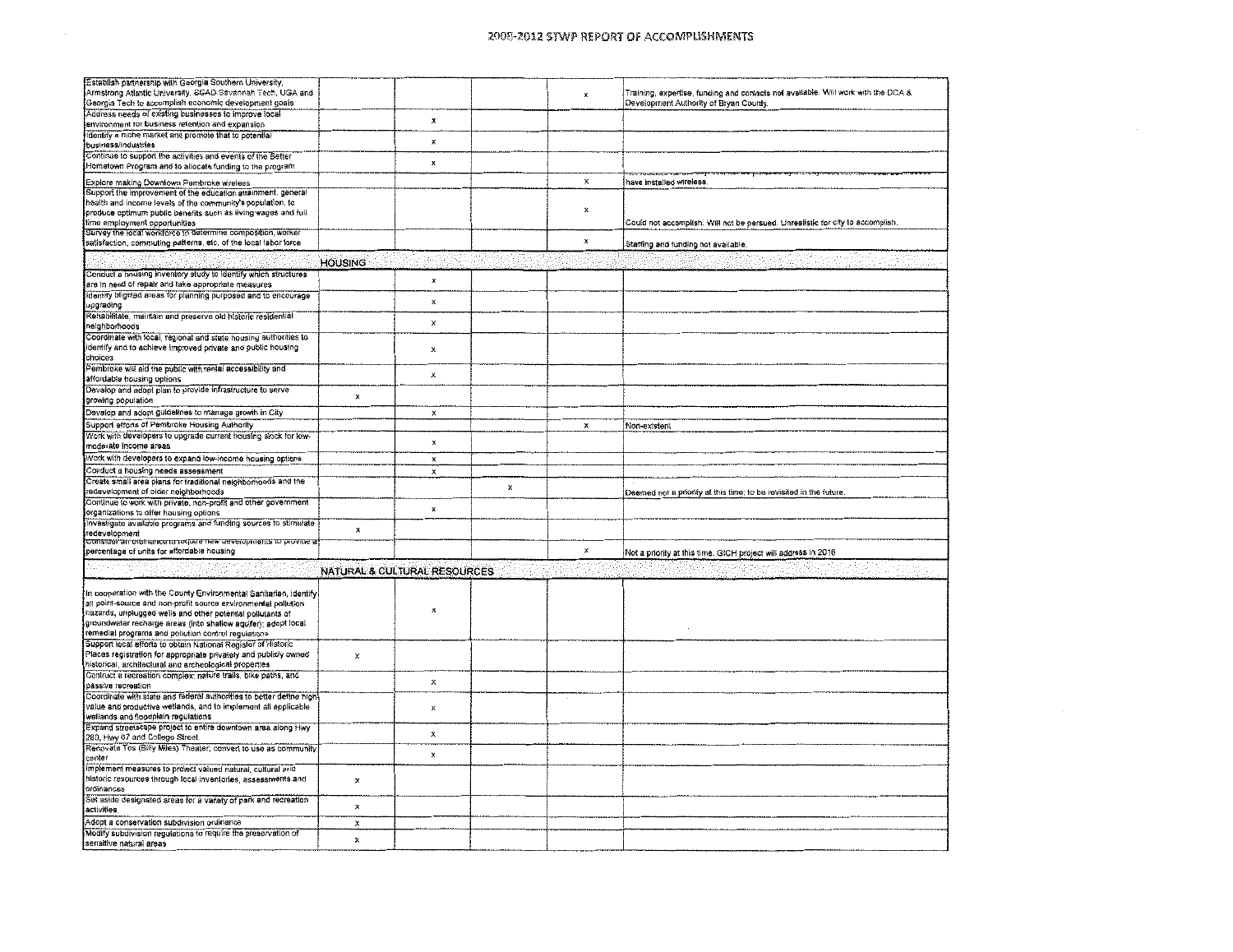| Create incentives for developers to link greenspace together.<br>creating a publicly accessible network | x                         |                                            |              |              |                                                                                         |
|---------------------------------------------------------------------------------------------------------|---------------------------|--------------------------------------------|--------------|--------------|-----------------------------------------------------------------------------------------|
| Adopt the Bryan County Bicycle and Pedestrian Plan and                                                  |                           |                                            |              |              |                                                                                         |
| implement the recommendations in the plan                                                               |                           | $\mathbf{x}$                               |              |              |                                                                                         |
| Provide incentives to developers to conserve open and                                                   |                           |                                            |              |              | Will address at a future date by developing a point system to give credit to developers |
| greenspace, linking together open space networks                                                        |                           |                                            |              | x            | that include greenspace in their bids.                                                  |
| Investigate ways to encourage reinvestment in historic downtown                                         |                           | x                                          |              |              |                                                                                         |
| Activate the Revitalization Committee and form a Historic                                               |                           |                                            |              |              |                                                                                         |
| Preservation Committee                                                                                  |                           | х                                          |              |              | Throughout the DDA and City; sot active with Regional Commission                        |
| Develop heritage tourism opportunities                                                                  |                           |                                            |              | $\mathbf{x}$ | Not feasible at this time. The City will no longer pursue.                              |
|                                                                                                         |                           | <b>COMMUNITY FACILITIES &amp; SERVICES</b> |              |              |                                                                                         |
| Upgrade City parks                                                                                      |                           | x                                          |              |              |                                                                                         |
| Update Comprehensive Plan and Solid Waste Plan                                                          | $\boldsymbol{\mathsf{x}}$ |                                            |              |              |                                                                                         |
| Construct new 250,000 gallon elevated storage tank, plus a well;                                        |                           |                                            |              |              |                                                                                         |
| Improve distribution via Southside loop; & upgrade 6 inch lines                                         |                           |                                            |              |              |                                                                                         |
| to 8 and 10 inch lines. (southside loop completed; not                                                  |                           | х                                          |              |              |                                                                                         |
| constructing a tank, but rather upgrading lines)                                                        |                           |                                            |              |              |                                                                                         |
| City Hall expansion: construct council chamber                                                          | $\mathsf{x}$              |                                            |              |              |                                                                                         |
| Fill in oxidation pond at wastewater treatment plant for potential                                      | $\times$                  |                                            |              |              |                                                                                         |
| future development                                                                                      |                           |                                            |              |              |                                                                                         |
| Convert open drainage ditches to curb, gutter and underground                                           |                           | $\pmb{\times}$                             |              |              |                                                                                         |
| piping                                                                                                  |                           |                                            |              |              |                                                                                         |
| Upgrade Shuman St., McRae St., Kelly St., Old Still Rd., and<br>Ware St.                                |                           |                                            |              | $\times$     |                                                                                         |
|                                                                                                         |                           |                                            |              |              | Redirected to higher priority area.                                                     |
| Remodel City Hall including making accessibility<br>accommodations                                      | $\mathbf{x}$              |                                            |              |              |                                                                                         |
|                                                                                                         |                           |                                            |              |              |                                                                                         |
| Improve sewer system services and capacity as needed                                                    |                           | $\mathbf{x}$                               |              |              |                                                                                         |
| Explore more funding for increases in city staffing resources                                           |                           |                                            | $\mathbf{x}$ |              | Revisit in the future.                                                                  |
| Explore more training opportunities for City Planning & Zoning<br>Board                                 | $\times$                  |                                            |              |              |                                                                                         |
| Install bicycle storage facilities in Downtown Pembroke                                                 | $\times$                  |                                            |              |              |                                                                                         |
| Improve sidewalks and streetscapes to enhance the scenic                                                |                           |                                            |              |              |                                                                                         |
| experience and promote walking                                                                          | х                         |                                            |              |              |                                                                                         |
| Construct new court room facilities                                                                     |                           |                                            | x            |              | Planning underway to incorporate with new public safety building.                       |
| Construct new public safety shooting range                                                              |                           |                                            |              | $\mathbf{x}$ | Not feasible. City will no longer pursue this project.                                  |
| Adopt and implement a capital improvement plan for improving                                            |                           |                                            |              |              |                                                                                         |
| public facilities such as roads, sidewalks, bike lanes and other                                        |                           |                                            |              | x            |                                                                                         |
| recreational amenities                                                                                  |                           |                                            |              |              | Revisit in the future.                                                                  |
| Conduct a parking study, including projections of future supply                                         |                           | x                                          |              |              |                                                                                         |
| and demand                                                                                              |                           |                                            |              |              | Joint effort through City and DDA                                                       |

 $\sim 10^{-1}$ 

 $\label{eq:2.1} \frac{1}{2}\sum_{i=1}^n\frac{1}{2}\sum_{i=1}^n\frac{1}{2}\sum_{i=1}^n\frac{1}{2}\sum_{i=1}^n\frac{1}{2}\sum_{i=1}^n\frac{1}{2}\sum_{i=1}^n\frac{1}{2}\sum_{i=1}^n\frac{1}{2}\sum_{i=1}^n\frac{1}{2}\sum_{i=1}^n\frac{1}{2}\sum_{i=1}^n\frac{1}{2}\sum_{i=1}^n\frac{1}{2}\sum_{i=1}^n\frac{1}{2}\sum_{i=1}^n\frac{1}{2}\sum_{i=1}^n\$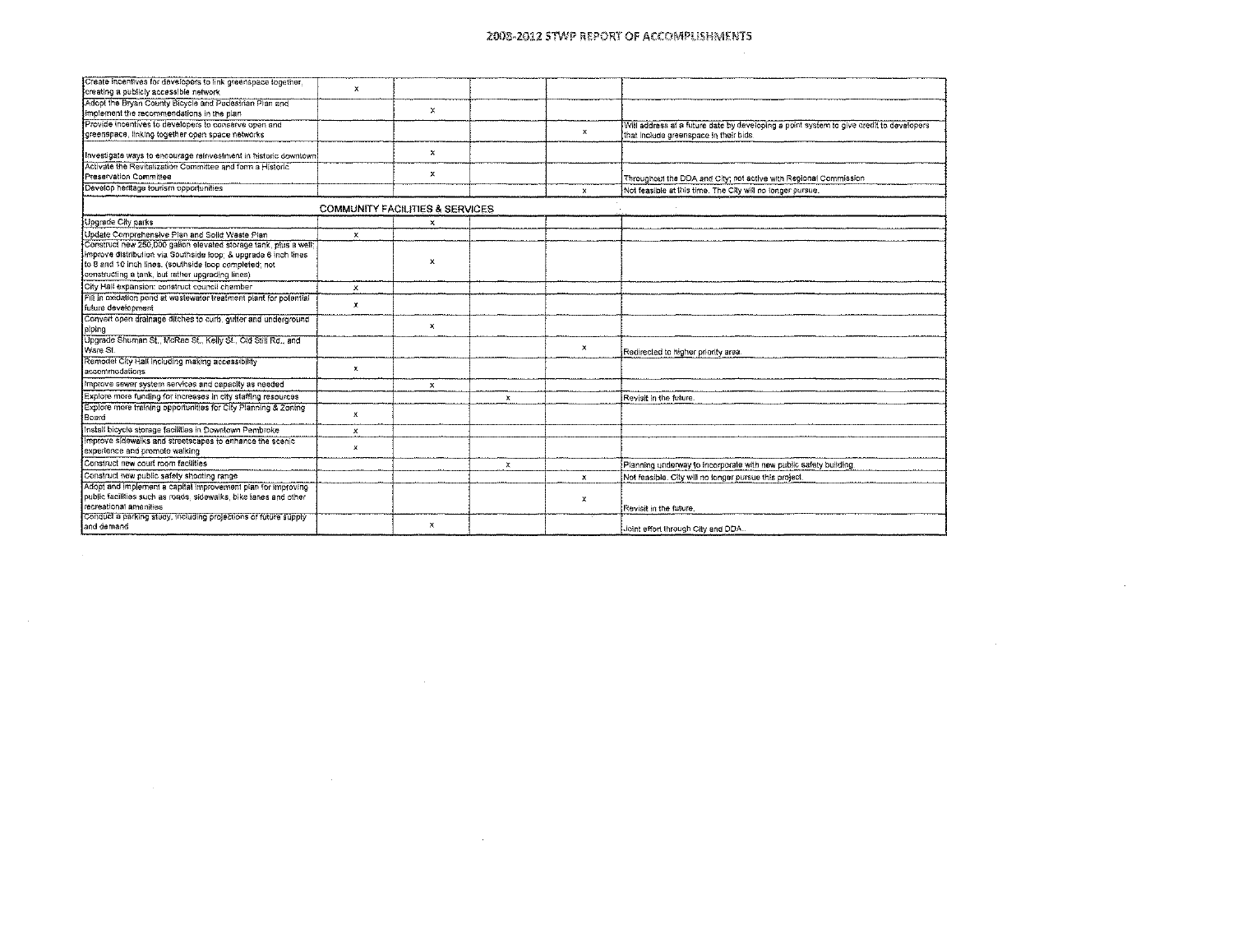| <b>City of Pembroke</b>                                                                                                                                                                                                                  | <b>ANNUAL STWP UPDATE (2008-2012)</b> |                                                                 |                                |    |                       |                                           |  |
|------------------------------------------------------------------------------------------------------------------------------------------------------------------------------------------------------------------------------------------|---------------------------------------|-----------------------------------------------------------------|--------------------------------|----|-----------------------|-------------------------------------------|--|
| <b>Project or Activity</b>                                                                                                                                                                                                               | <b>Start Date</b>                     | Cost<br>Estimate<br><b>End Date</b><br><b>Responsible Party</b> |                                |    | <b>Funding Source</b> |                                           |  |
|                                                                                                                                                                                                                                          |                                       | <b>DEVELOPMENT PATTERNS</b>                                     |                                |    |                       |                                           |  |
| Conserve, protect, and manage the jand use resources of the<br>community for optimum public benefit                                                                                                                                      |                                       |                                                                 | City                           | \$ | 5,000.00              | General Funds                             |  |
| Jpdate Comprehensive Plan and Solid Waste Plan                                                                                                                                                                                           |                                       |                                                                 | City                           | \$ | 15,000.00             | General Funds; DCA                        |  |
| Coordinate with County to update land use plan and maps                                                                                                                                                                                  |                                       |                                                                 | City & County                  | \$ | 25,000.00             | General Funds                             |  |
| Jpdate Pembroke future land use map                                                                                                                                                                                                      |                                       |                                                                 | City                           | \$ | 10,000.00             | General Funds                             |  |
| Adopt architectural and design overlay ordinances for important<br>gateways and corridors                                                                                                                                                |                                       |                                                                 | City                           | \$ | 10,000.00             | General Funds                             |  |
| Improve sidewalks and streetscapes to enhance the scenic experience<br>and promote walking                                                                                                                                               |                                       |                                                                 | City                           |    | \$2,000 annually      | General Funds; SPLOST; TE;<br>DOT         |  |
| Continue to promote pedestrian orientation with strong, walkable<br>connections between different uses and adjacent neighborhoods                                                                                                        |                                       |                                                                 | City                           | \$ | 2,000.00              | General Funds                             |  |
| Adopt design standards and landscaping standards                                                                                                                                                                                         |                                       |                                                                 | City                           | \$ | 5,000.00              | General Funds                             |  |
| Effectively manage growth and governmental expenditures through the<br>orderly expansion of water and sewer services                                                                                                                     |                                       |                                                                 | City                           | S  | 5,000.00              | General Funds                             |  |
| Analyze financial impacts of growth to help determine types of<br>development patterns desired and needed                                                                                                                                |                                       |                                                                 | City                           | \$ | 5,000.00              | General Funds                             |  |
|                                                                                                                                                                                                                                          |                                       | <b>ECONOMIC DEVELOPMENT</b>                                     |                                |    |                       |                                           |  |
| Assess the feasibility of developing incentive program to attract<br>medical practitioners                                                                                                                                               |                                       |                                                                 | City                           | \$ | 2,000.00              | General Funds                             |  |
| Support efforts of downtown development authority to revitalize<br>downtown area                                                                                                                                                         |                                       |                                                                 | City                           | \$ | 10,000.00             | General Funds; DCA; SPLOST                |  |
| Support Bryan-Pembroke Development Authority efforts to attract jobs<br>and industry                                                                                                                                                     |                                       |                                                                 | City                           |    | \$1 million           | General Funds: DCA; SPLOST;<br><b>EDA</b> |  |
| Support efforts of downtown development authority to establish a<br>revolving loan fund                                                                                                                                                  |                                       |                                                                 | City                           | \$ | 5,000.00              | General Funds; DCA; SPLOST                |  |
| Work with the Development Authority of Bryan County to attract light<br>industry to the Pembroke Industrial Park                                                                                                                         |                                       |                                                                 | City                           | \$ | 5,000.00              | General Funds; DCA; SPLOST                |  |
| Cooperate with state and local school authorities and local employers<br>to identify and achieve practical improvement in curricula and work<br>force skills. Coordinate improvement in curricula which will affect<br>lworkforce skills |                                       |                                                                 | City and Board of Education    | \$ | 5,000.00              | General Funds                             |  |
| Coordinate with local, regional and state economic development<br>authorities to identify and achieve "targeted" industrial development<br> services                                                                                     |                                       |                                                                 | City                           | \$ | 50,000.00             | General Funds                             |  |
| Support efforts of the Development Authority of Bryan County to plan a<br>local economic development workshop that brings together local,<br>regional and state economic development resources                                           |                                       |                                                                 | City and Development Authority | \$ | 10,000.00             | SPLOST: EDA                               |  |
| Continue to build relations with Fort Stewart                                                                                                                                                                                            |                                       |                                                                 | City                           | \$ | 2,000,00              | General Funds                             |  |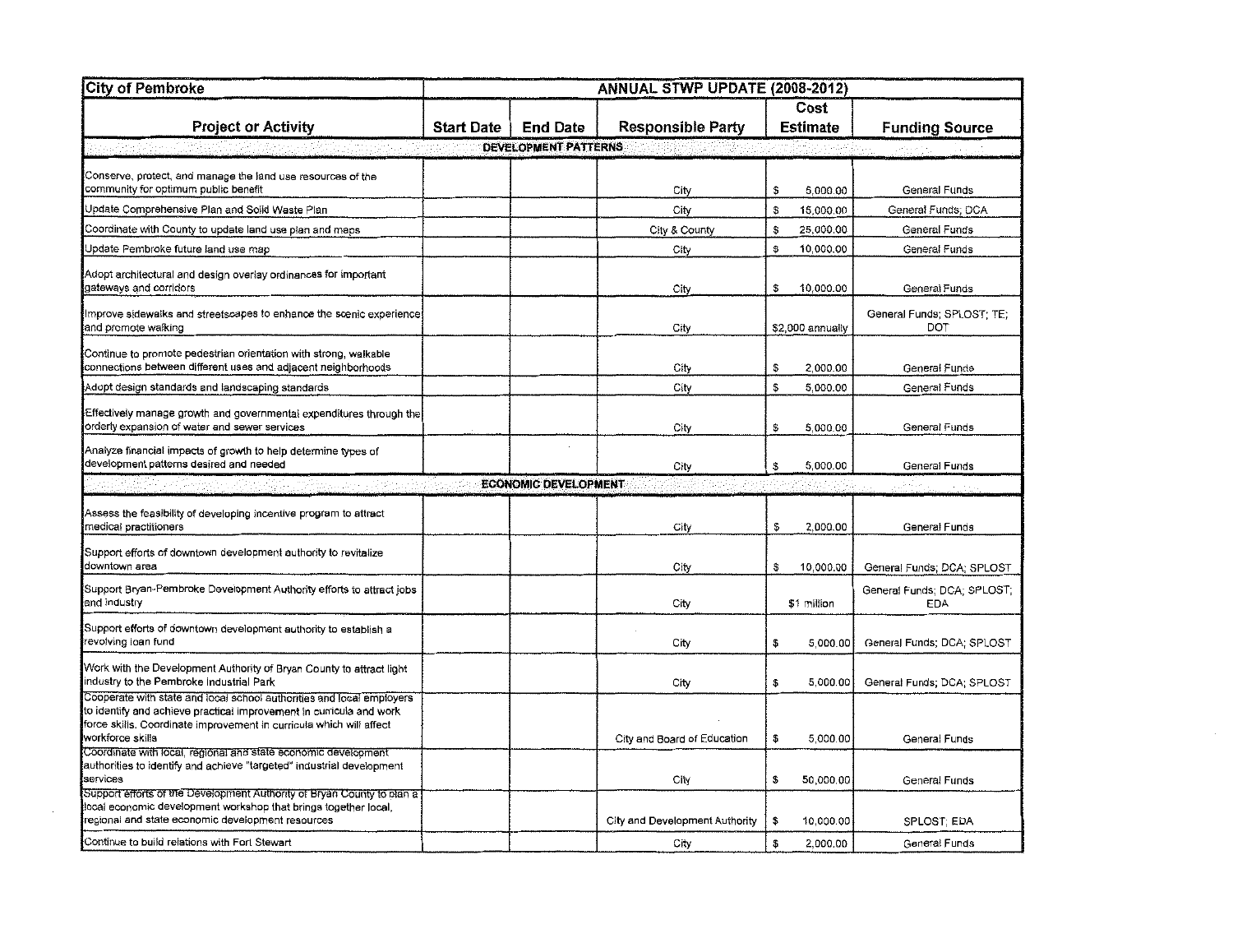| Support private sector efforts to establish a new commercial district<br>north of Pembroke on Highway 67 to attract travelers to Fort Stewart<br>and Interstate 16                                        |                | City and Private Sector        | \$              | 500,000.00       | General Funds; Private Funds                                                       |
|-----------------------------------------------------------------------------------------------------------------------------------------------------------------------------------------------------------|----------------|--------------------------------|-----------------|------------------|------------------------------------------------------------------------------------|
| Continue to give relevant Pembroke City employees and local officials<br>training in available economic development tools                                                                                 |                | City                           | s.              | 5,000.00         | General Funds                                                                      |
| Continue to support and encourage City employees to utilize the                                                                                                                                           |                |                                |                 |                  |                                                                                    |
| employee education incentive program and to take advantage of the<br>High School Outreach Program for Literacy                                                                                            |                | City                           | \$              | 5,000,00         | General Funds                                                                      |
| Support efforts of the Development Authority of Bryan County to                                                                                                                                           |                |                                |                 |                  |                                                                                    |
| establish relationships with local retired persons with economic<br>development knowledge to be volunteer business and development<br>advisors                                                            |                | City and Development Authority | \$              | 10,000.00        | General Funds; DCA: SPLOST                                                         |
| Develop and implement a tourism and marketing plan                                                                                                                                                        |                | City                           | \$              | 25.000.00        | General Funds; DCA                                                                 |
| Actively recruit and support businesses that best suit the community                                                                                                                                      |                | City                           |                 | \$5,000 annually | General Funds; DCA                                                                 |
| Utilize incentive packages to promote the City, the existing industrial<br>park, and attract businesses                                                                                                   |                | City                           |                 | \$5,000 annually | General Funds; Chamber of<br>Commerce                                              |
| Create policies and programs to support entrepreneurial activities                                                                                                                                        |                | City                           |                 | \$2,000 annually | General Funds                                                                      |
| identify workforce training resources to match the need of the local<br>workforce. This may be from formal educational programs, private<br>providers, specialized workforce training, or other resources |                | City                           | \$              | 10,000.00        | General Funds; School Taxes; USI<br>Departments of Commerce; Labor:<br>Agriculture |
| Support a city-wide Adopt-a-Highway and Clean and Beautiful Program                                                                                                                                       |                | City                           | $\mathbbmss{S}$ | 5,000.00         | General Funds                                                                      |
| Continue to work with Fort Stewart on promoting Pembroke for<br>enlisted affordable housing and commercial establishments                                                                                 |                | City and Fort Stewart          | \$              | 2,000.00         | General Funds                                                                      |
| Establish partnership with Georgia Southern University, Armstrong<br>Atlantic University, SCAD, UGA and Georgia Tech to accomplish<br>economic development goals                                          |                | City and Development Authority | \$              | 10,000,00        | General Funds; DCA                                                                 |
| Address needs of existing businesses to improve local government for<br>business retention and expansion                                                                                                  |                | City                           | $\mathbb{S}$    | 3,000.00         | General Funds                                                                      |
| Identify a niche market and promote that to potential<br>business/industries                                                                                                                              |                | City                           | S.              | 25,000.00        | General Funds; DCA                                                                 |
| Continue to support the activities and events of the Better Hometown<br>Program and to allocate funding to the program                                                                                    |                | City                           |                 | \$2,000 annually | General Funds; DCA                                                                 |
| Explore making Downtown Pembroke wireless                                                                                                                                                                 |                | City                           | s.              | 2,000.00         | General Funds                                                                      |
| Support the improvement of the education attainment, general health<br>and income levels of the community's population, to produce optimum                                                                |                |                                |                 |                  |                                                                                    |
| public benefits such as living wages and full time employment<br>opportunities                                                                                                                            |                | City                           | $\mathfrak F$   | 2,000.00         | General Funds                                                                      |
| Survey the local workforce to determine composition, worker<br>satisfaction, commuting patterns, etc. of the local labor force                                                                            |                | City                           | s               | 5,000.00         | General Funds                                                                      |
|                                                                                                                                                                                                           | <b>HOUSING</b> |                                |                 |                  |                                                                                    |
| Conduct a housing inventory study to identify which structures are in<br>need of repair and take appropriate measures                                                                                     |                | City                           | S               | 10,000,00        | General Funds; DCA                                                                 |
| lidentify blighted areas for planning purposed and to encourage<br>upgrading                                                                                                                              |                | City                           | \$              | 5,000.00         | General Funds; DCA                                                                 |
| Rehabilitate, maintain and preserve old historic residential<br>neighborhoods                                                                                                                             |                | City                           | s.              | 5,000.00         | General Funds; DCA                                                                 |
| Coordinate with local, regional and state housing authorities to identify<br>and to achieve improved private and public housing choices                                                                   |                | City and Housing Authority     | \$              | 5,000.00         | General Funds; DCA                                                                 |
| Pembroke will aid the public with rental accessibility and affordable<br>housing options                                                                                                                  |                | City and Housing Authority     | \$              | 5,000,00         | General Funds: DCA                                                                 |
| Develop and adopt plan to provide infrastructure to serve growing<br>population                                                                                                                           |                | City                           | \$              | 10,000.00        | General Funds; DCA                                                                 |
|                                                                                                                                                                                                           |                |                                |                 |                  |                                                                                    |

 $\mathcal{L}^{\text{max}}_{\text{max}}$  and  $\mathcal{L}^{\text{max}}_{\text{max}}$ 

 $\sim 10^7$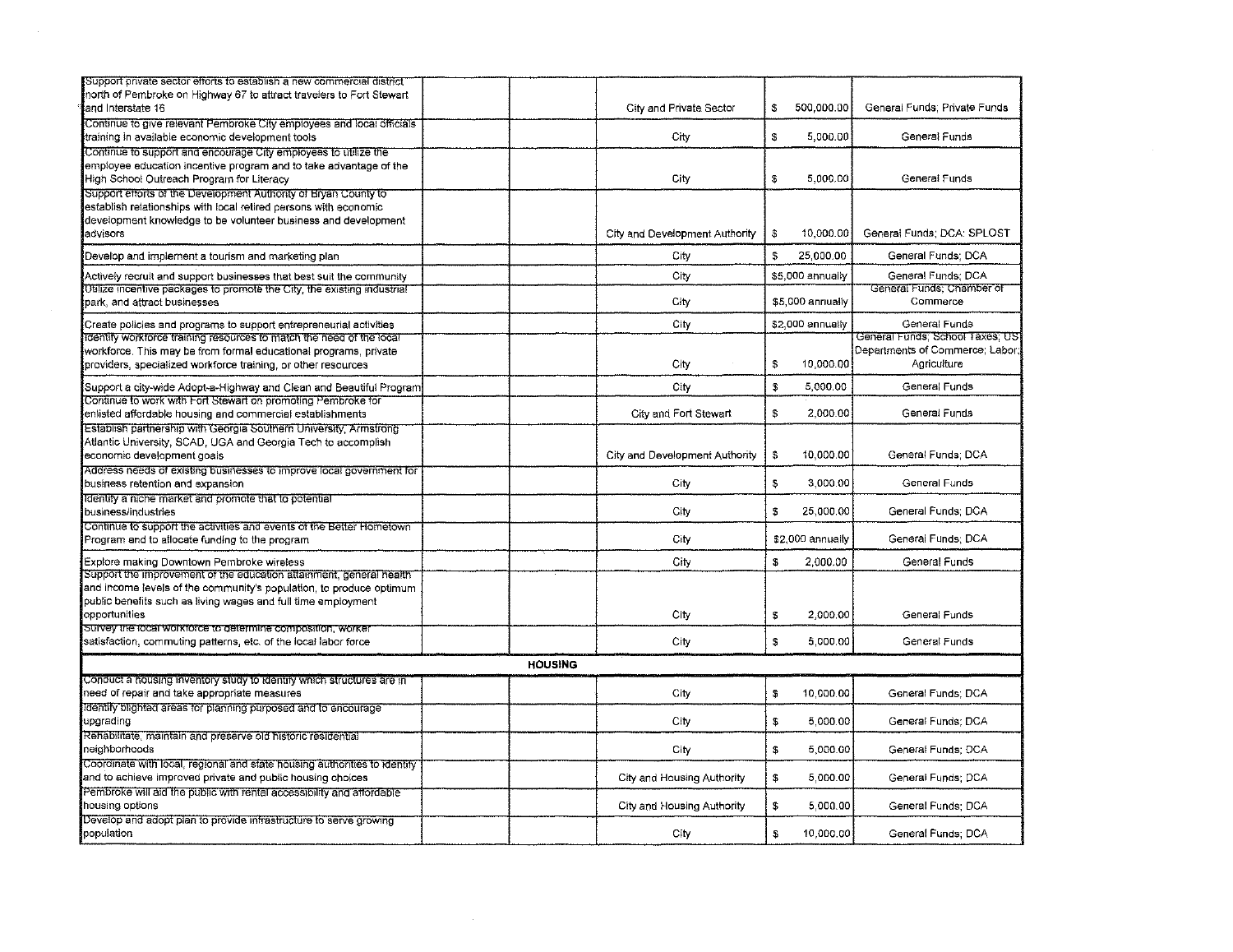| Develop and adopt guidelines to manage growth in City                                                                                 |                                            | City                       | \$ | 10,000.00        | General Funds; DCA                        |  |  |  |  |  |
|---------------------------------------------------------------------------------------------------------------------------------------|--------------------------------------------|----------------------------|----|------------------|-------------------------------------------|--|--|--|--|--|
| Support efforts of Pembroke Housing Authority                                                                                         |                                            | City                       | \$ | 5,000.00         | General Funds                             |  |  |  |  |  |
| Work with developers to upgrade current housing stock for low-<br>moderate income areas                                               |                                            | City and Housing Authority | \$ | 5,000.00         | DCA: CHIP                                 |  |  |  |  |  |
| Work with developers to expand low-income housing options                                                                             |                                            | City and Housing Authority | \$ | 5,000.00         | DCA: CHIP                                 |  |  |  |  |  |
| Conduct a housing needs assessment                                                                                                    |                                            | City and Housing Authority | \$ | 10,000.00        | General Funds; DCA                        |  |  |  |  |  |
| Create small area plans for traditional neighborhoods and the                                                                         |                                            |                            |    |                  |                                           |  |  |  |  |  |
| redevelopment of older neighborhoods                                                                                                  |                                            | City                       | \$ | 10,000.00        | General Funds; DCA                        |  |  |  |  |  |
| Continue to work with private, non-profit and other government<br>organizations to offer housing options                              |                                            | City                       | \$ | 2,000.00         | General Funds                             |  |  |  |  |  |
| Investigate available programs and funding sources to stimulate                                                                       |                                            |                            |    |                  |                                           |  |  |  |  |  |
| redevelopment                                                                                                                         |                                            | City                       | \$ | 2,000.00         | General Funds                             |  |  |  |  |  |
| consider an ordinance to require hew developments to provide a                                                                        |                                            |                            |    |                  |                                           |  |  |  |  |  |
| percentage of units for affordable housing                                                                                            |                                            | City                       | \$ | 2,000.00         | General Funds                             |  |  |  |  |  |
| <b>NATURAL &amp; CULTURAL RESOURCES</b>                                                                                               |                                            |                            |    |                  |                                           |  |  |  |  |  |
| in cooperation with the County Environmental Sanitarian, identity all                                                                 |                                            |                            |    |                  |                                           |  |  |  |  |  |
| point-source and non-profit source environmental pollution hazards,                                                                   |                                            |                            |    |                  |                                           |  |  |  |  |  |
| unplugged wells and other potential pollutants of groundwater<br>recharge areas (into shallow aquifer); adopt local remedial programs |                                            |                            |    |                  |                                           |  |  |  |  |  |
| and pollution control regulations                                                                                                     |                                            | City                       | \$ | 1,000.00         | General Funds; DCA                        |  |  |  |  |  |
| Support local efforts to obtain National Register of Historic Places                                                                  |                                            |                            |    |                  |                                           |  |  |  |  |  |
| registration for appropriate privately and publicly owned historical,                                                                 |                                            |                            |    |                  |                                           |  |  |  |  |  |
| architectural and archeological properties                                                                                            |                                            | City                       | \$ | 2,000.00         | General Funds                             |  |  |  |  |  |
| Contruct a recreation complex: nature trails, bike paths, and passive                                                                 |                                            |                            |    |                  | General Funds; DCA; LWCF;"                |  |  |  |  |  |
| recreation                                                                                                                            |                                            | City                       | \$ | 100,000,00       | <b>USDA</b>                               |  |  |  |  |  |
| Coordinate with state and federal authorities to better define high-                                                                  |                                            |                            |    |                  |                                           |  |  |  |  |  |
| value and productive wetlands, and to implement all applicabla<br>wetlands and floodplain regulations                                 |                                            | City                       | \$ | 1,000.00         | General Funds; DCA; DNR                   |  |  |  |  |  |
| Expand streetscape project to entire downtown area along Hwy 280,                                                                     |                                            |                            |    |                  | General Funds; DCA; DOT;                  |  |  |  |  |  |
| Hwy 67 and College Street                                                                                                             |                                            | City                       | \$ | 250,000.00       | OneGeorgia                                |  |  |  |  |  |
| Renovate Tos (Billy Miles) Theater; convert to use as community                                                                       |                                            |                            |    |                  |                                           |  |  |  |  |  |
| center                                                                                                                                |                                            | City                       | \$ |                  | 100,000.00 General Funds; DCA: OneGeorgia |  |  |  |  |  |
| Implement measures to protect valued natural, cultural and historic                                                                   |                                            |                            |    |                  |                                           |  |  |  |  |  |
| resources through local inventories, assessments and ordinances                                                                       |                                            | City                       |    | \$5,000 annually | General Funds; USDA; DCA; DNR             |  |  |  |  |  |
| Set aside designated areas for a variety of park and recreation<br>lactivities                                                        |                                            | City                       |    | \$2,000 annually | General Funds; USDA; DNR                  |  |  |  |  |  |
|                                                                                                                                       |                                            |                            |    |                  |                                           |  |  |  |  |  |
| Adopt a conservation subdivision ordinance                                                                                            |                                            | City                       | \$ | 5,000.00         | General Funds                             |  |  |  |  |  |
| Modify subdivision regulations to require the preservation of sensitive<br>natural areas                                              |                                            | City                       | £  | 5,000.00         | General Funds                             |  |  |  |  |  |
| Create incentives for developers to link greenspace together, creating                                                                |                                            |                            |    |                  |                                           |  |  |  |  |  |
| a publicly accessible network                                                                                                         |                                            | City                       | \$ | 5,000.00         | General Funds                             |  |  |  |  |  |
| Adopt the Bryan County Bicycle and Pedestrian Plan and implement<br>the recommendations in the plan                                   |                                            | City                       | s  | 5,000.00         | General Funds; DOT                        |  |  |  |  |  |
| Provide incentives to developers to conserve open and greenspace.                                                                     |                                            |                            |    |                  |                                           |  |  |  |  |  |
| linking together open space networks                                                                                                  |                                            | City                       | \$ | 5,000.00         | General Funds                             |  |  |  |  |  |
| Investigate ways to encourage reinvestment in historic downtown                                                                       |                                            | City                       | \$ | 5,000.00         | General Funds                             |  |  |  |  |  |
| Activate the Revitalization Committee and form a Historic Preservation<br>Committee                                                   |                                            | City                       | \$ | 5,000.00         | General Funds                             |  |  |  |  |  |
| Develop heritage tourism opportunities                                                                                                |                                            | City                       | \$ | 5,000.00         | General Funds                             |  |  |  |  |  |
|                                                                                                                                       |                                            |                            |    |                  |                                           |  |  |  |  |  |
|                                                                                                                                       | <b>COMMUNITY FACILITIES &amp; SERVICES</b> |                            |    |                  |                                           |  |  |  |  |  |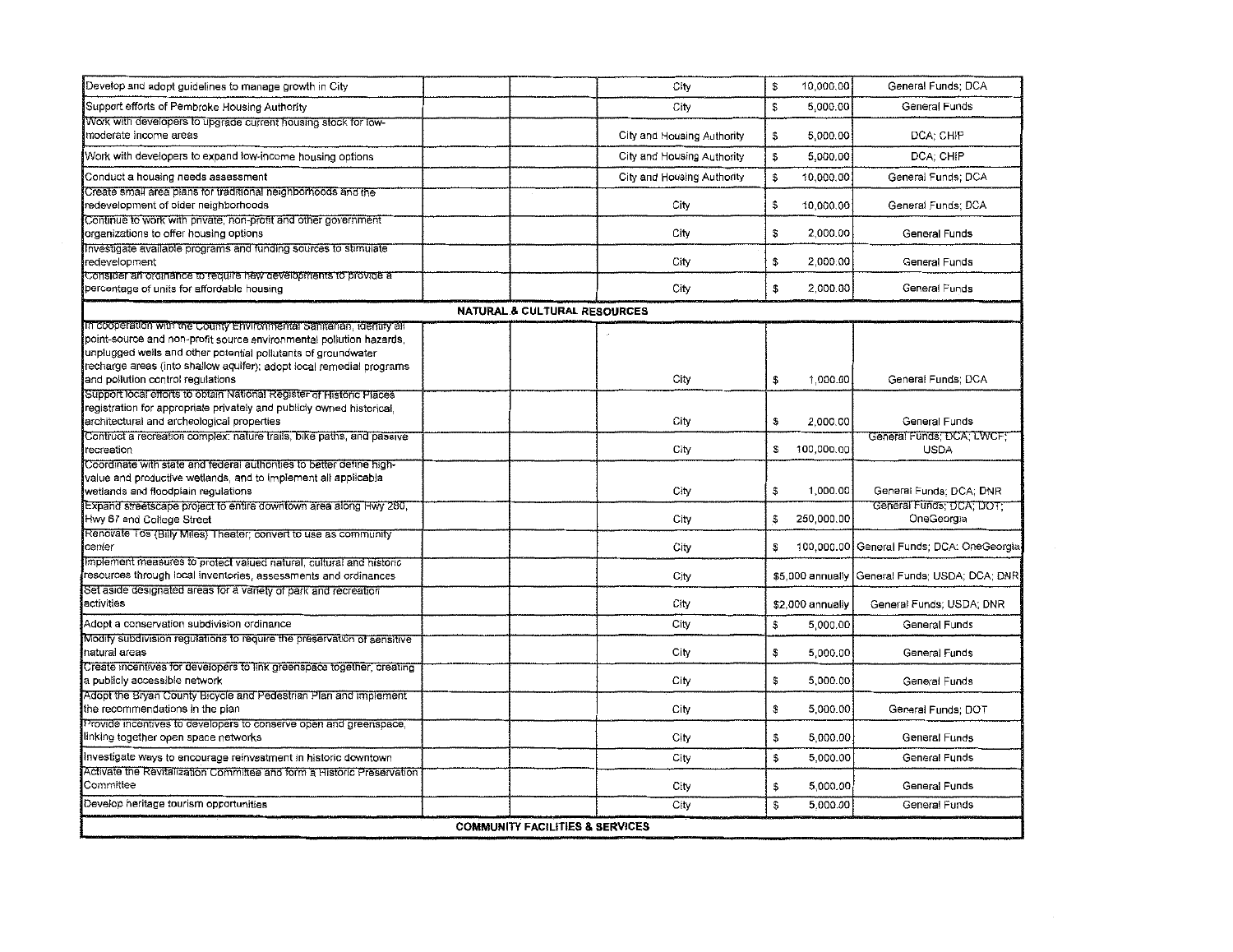| Upgrade City parks                                                                                                                                                                                                                                | City | 50,000.00<br>\$  | SPLOST                     |
|---------------------------------------------------------------------------------------------------------------------------------------------------------------------------------------------------------------------------------------------------|------|------------------|----------------------------|
| Update Comprehensive Plan and Solid Waste Plan                                                                                                                                                                                                    | City | 15,000.00<br>\$  | General Funds; DCA; SPLOST |
| Construct new 250,000 gallon elevated storage tank, plus a well;<br>improve distribution via Southside loop; & upgrade 6 inch lines to 8<br>and 10 inch lines. (southside loop completed; not constructing a tank,<br>but rather upgrading lines) | City | \$5 million      | <b>USDA</b>                |
| City Hall expansion: construct council chamber                                                                                                                                                                                                    | City | 50,000.00<br>\$  | SPLOST                     |
| Fill in oxidation pond at wastewater treatment plant for potential future<br>development                                                                                                                                                          | City | <b>TBD</b>       | General Funds; DCA; SPLOST |
| Convert open drainage ditches to curb, gutter and underground piping                                                                                                                                                                              | City | 10,000.00<br>s   | SPLOST                     |
| Upgrade Shuman St., McRae St., Kelly St., Old Still Rd., and Ware St.                                                                                                                                                                             | City | 10,000.00<br>s   | SPLOST                     |
| Remodel City Hall including making accessibility accommodations                                                                                                                                                                                   | City | S<br>50.000.00   | SPLOST                     |
| Improve sewer system services and capacity as needed                                                                                                                                                                                              | City | 100,000.00<br>\$ | SPLOST: GEFA: OneGeorgia   |
| Explore more funding for increases in city staffing resources                                                                                                                                                                                     | City | 2,000.00<br>S    | General Funds              |
| Explore more training opportunities for City Planning & Zoning Board                                                                                                                                                                              | City | \$2,000 annually | General Funds: DCA         |
| Install bicycle storage facilities in Downtown Pembroke                                                                                                                                                                                           | City | 7,000.00<br>£.   | General Funds              |
| improve sidewalks and streetscapes to enhance the scenic experience<br>and promote walking                                                                                                                                                        | City | \$2,000 annually | General Funds: SPLOST      |
| Construct new court room facilities                                                                                                                                                                                                               | City | 50,000.00<br>\$  | SPLOST                     |
| Construct new public safety shooting range                                                                                                                                                                                                        | City | £.<br>20,000.00  | General Funds              |
| Adopt and implement a capital improvement plan for improving public<br>facilities such as roads, sidewalks, bike lanes and other recreational<br>amenities                                                                                        | City | \$<br>10,000.00  | General Funds              |
| Conquet a parking study, including projections of future supply and<br>idemand                                                                                                                                                                    | City | \$<br>5,000.00   | General Funds              |

 $\mathcal{L}^{\text{max}}_{\text{max}}$